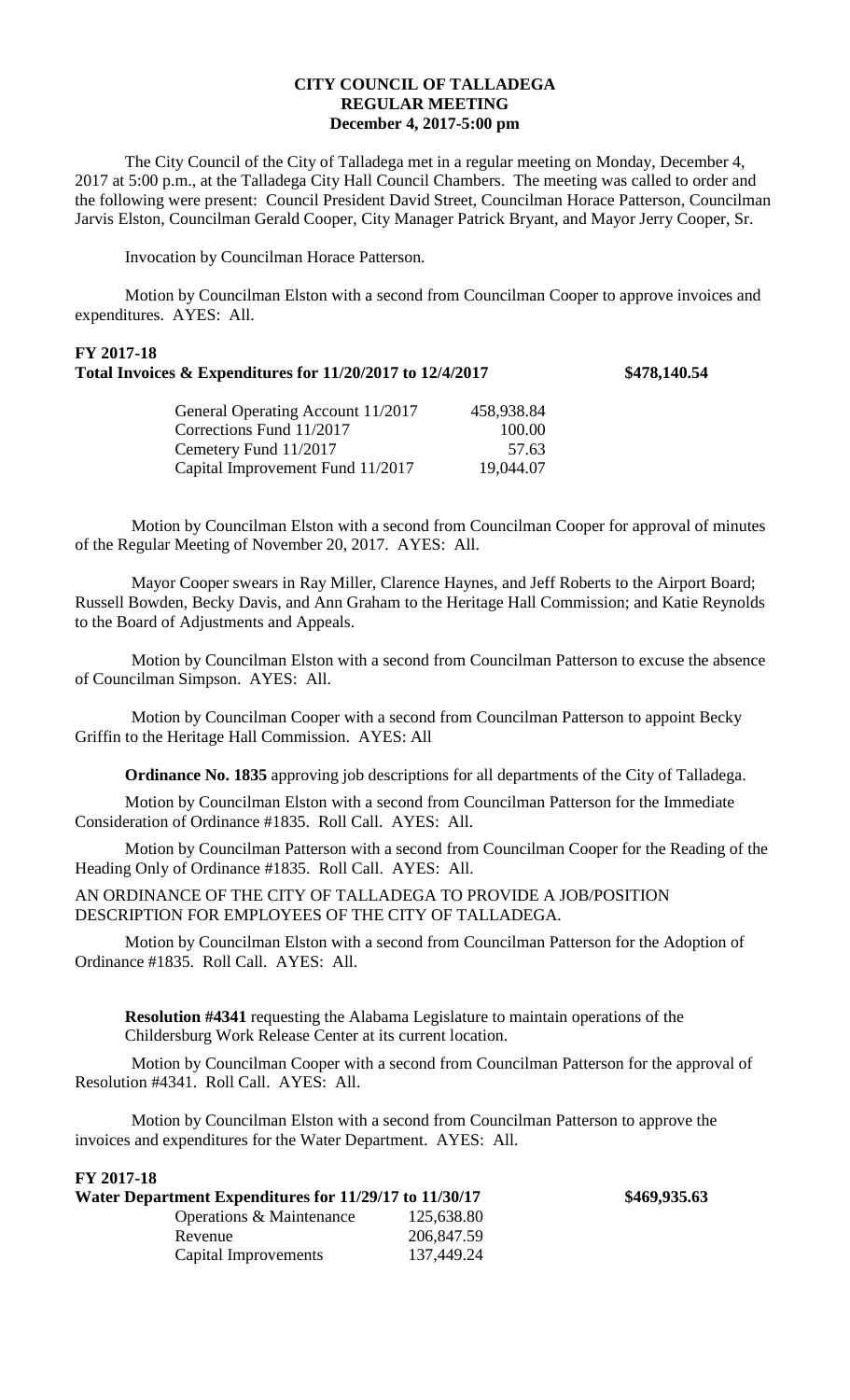City Manager Bryant commented that the just approved job descriptions were a large commitment for many. Councilman Cooper questioned whether the job description for the City Manager should include finding economic development for the City. City Manager Bryant commented that it was not necessary as the contract takes precedence. This was also agreed upon by City Attorney O'Brien. He also stated his appreciation for the support concerning the Childersburg Work Release program. It was also stated that the media blitz for Christmas on the Square commenced on December 1<sup>st</sup>.

Councilman Cooper read a portion of a letter from the Red Door Kitchen thanking the City Council for contributing to their cause.

Councilman Patterson commented that the community of Talladega was blessed by Bill McGhee and lamented upon his passing. He also wished the following be included in the minutes:

### *Who is Bill McGhee and what made him return to Talladega in 1974?*

*Bill McGhee was born in Talladega in 1950 to his parents Mary Lib and Billy McGhee. Their family owned Talladega Insurance Agency, the oldest insurance agency in Alabama, third oldest in the country, dating back to 1858.*

*Bill had a wonderful life in schools and church in Talladega and was the youngest Eagle Scout in Alabama at the age of 12. He was a graduate of the University of Alabama in 1972, and returned to Talladega in 1974. Talladega was a nice place to bring up children and have a family. It was a place, where you could be a part of the community as his father, grandfather, and great grandfather had been. A place to work with friends through business and neighborhoods – a place to work together to make your own community better and it would count.*

### *What was Bill involved in?*

*Kiwanis, St. Peter's Episcopal Church (senior warden 7 times), Alabama Alumni Vice President, President of local Alabama alumni chapter, Heritage Hall, Talladega Arts Council, concept creator of The Davey Allison Walk of Fame memorial, Industrial Development Board, Historic Commission, Red Cross Blood Drive, Citizens Hospital Board, Alabama Independent Insurance Agents Board, Alabama Preservation Trust (he was Preservationist of the Year and one of Talladega's millennium citizens.)*

#### *What was his dream for Talladega?*

*He wanted Talladega to be a vibrant small town that was a destination in and of itself, with a great quality of life: education, arts, dining, shopping, leisure activities – all mixed with its historic architecture and background.*

*Bill began to dream of making the historic Courthouse Square once again something special, the center of the community, the center of shopping, the center of arts, and dining for the City of Talladega. At first, hoping Talladega would become an antique center, Bill conceived the idea of "Antique Talladega" a vision of the future through its past, with the historic Ritz Theatre as an antique auction house.*

*The Ritz had not been used as a theatre since the 1970s, serving as a church more recently. In the 1990s, Bill and the Antique Talladega committee, reworked their concept to mold the theatre into the regional performing art center that it is today. It has become an institution which has hosted nationally known artists and performances. Today it is the center of life in Talladega. It is the anchor for new businesses that settling on the Square, bringing Talladega back to the active town it once was.*

### *How did he implement that dream?*

*Bill wanted to work with everyone from all walks of life, in all areas of the City. He thought you had to include everyone to give everyone ownership and make everyone feel valuable and a part of things. And it made it more fun! He supported everyone, and their projects – he bought tickets for everything that went on, in every school organization, neighborhoods, and church – from tables at dinners to backpacks for back to school events. And he wanted to have fun along the way, he brought Mardi Gras to Talladega with a wonderful gala and parade that are enjoyed by all.*

*He believed in showing off Talladega at tis best and bringing businesses and people to Talladega to make it even better. He gave many private tours of the town to prospective business owners, newly hired staff at local businesses, he truly was an ambassador in all areas for Talladega.*